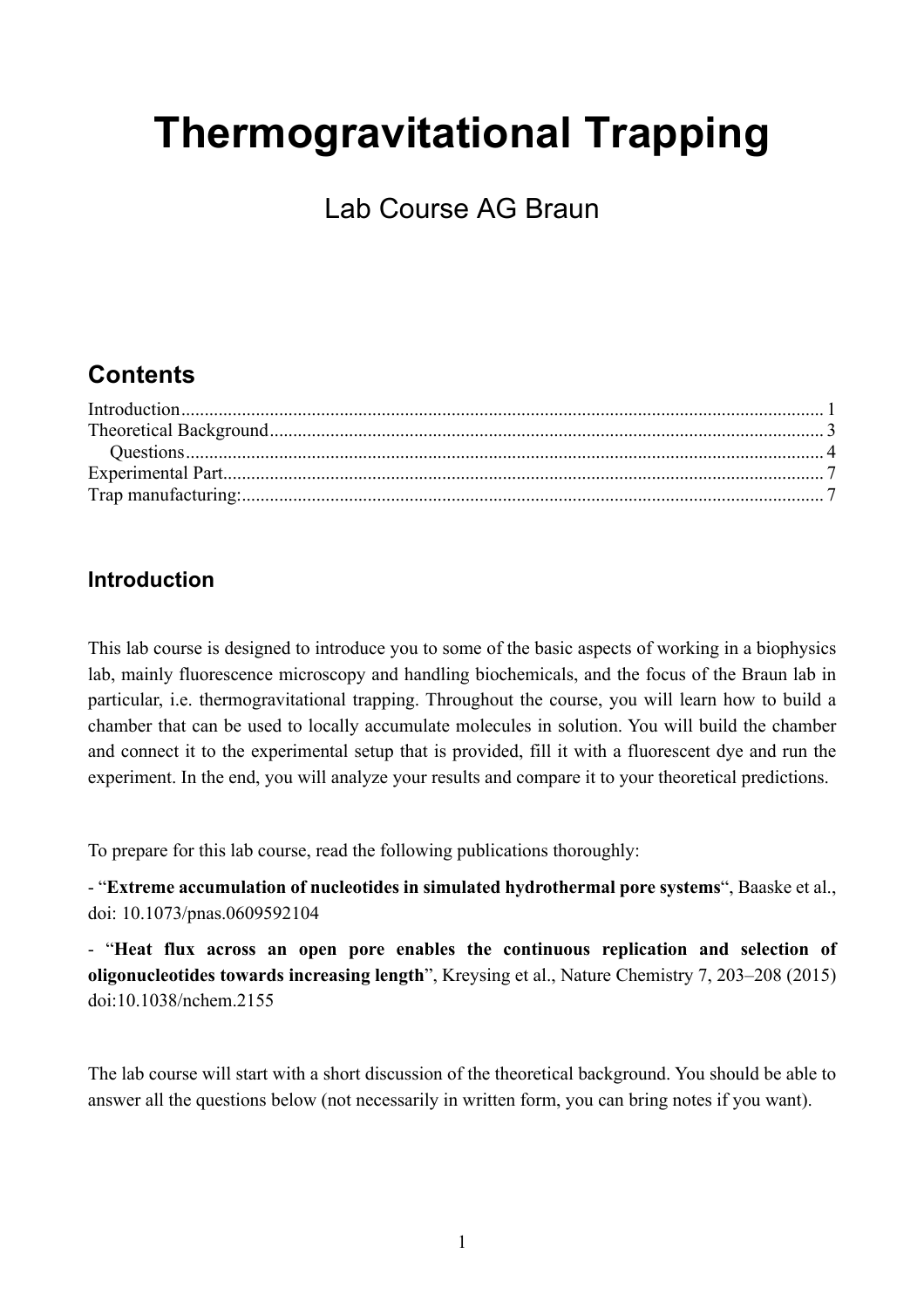#### **Theoretical Background**

The phenomenon of *thermophoresis* is highly complex and still not fully understood, but it can be incorporated into the *convection-diffusion equation* as a phenomenological model. The ordinary convection-diffusion equation for a species *c* is as follows:

$$
\frac{\partial c}{\partial t} = \nabla \cdot (D\nabla c) - \nabla \cdot (vc)
$$

where  $c$  is the concentration of the species,  $D$  is the diffusion coefficient, and v is the convective velocity of the fluid medium with  $v = v_{NS}$ (NS= Navier Stokes). Vector quantities are indicated by bold characters.

The thermophoretic force can be incorporated by adding an additional term that is coupled to the temperature gradient:

$$
\frac{\partial c}{\partial t} = \nabla \cdot (D\nabla c + D_T c\nabla T) - \nabla \cdot (vc)
$$

where  $\nabla T$  is the temperature gradient,  $v = v_{NS} + v_T$  where  $v_T = D_T \cdot \nabla T$  the velocity due to thermophoresis and  $D<sub>\tau</sub>$  the *thermodiffusion coefficient*, which measures the strength of the thermophoretic force on this particular species. Here, *c* is a nondimensionalized quantity normalized to unity.

In addition, we typically assume that the diffusion constant *D*, thermodiffusion constant  $D<sub>T</sub>$ , and temperature gradient $\nabla T$  are constant, in addition to assuming that the fluid is incompressible:  $\nabla \cdot \mathbf{v} =$ 0. We thus get:

$$
\frac{\partial c}{\partial t} = D\nabla^2 c + D_T(\nabla T \cdot \nabla c) - v \cdot \nabla c
$$

The thermophoretic force is often described with the *Soret coefficient*  $S_T$ :

$$
S_T = D_T / D
$$

The Soret coefficient has units of  $[1/K]$ .

Mathematically, the thermal trap described in the papers works like this. The applied temperature gradient produces a  $\nabla T$  throughout the system. This not only induces a thermophoretic force, but creates a flow profile *v* via buoyant convection as well. The form of this profile is nontrivial, but an analytical approximation can be found in *Mast et. al. (2013)* for the interested reader. In the steady state, we thus have the following differential equation:

$$
\nabla^2 c = \frac{1}{D} v \cdot \nabla c - S_T (\nabla T \cdot \nabla c)
$$

The boundary conditions then depend on the specific parameters of the thermal trap. In general, there is no analytical solution because of the complex nature of the trap geometry and flow profile. Nevertheless, the linearity of the differential equation makes it relatively simple to simulate in finite-element solvers such as COMSOL.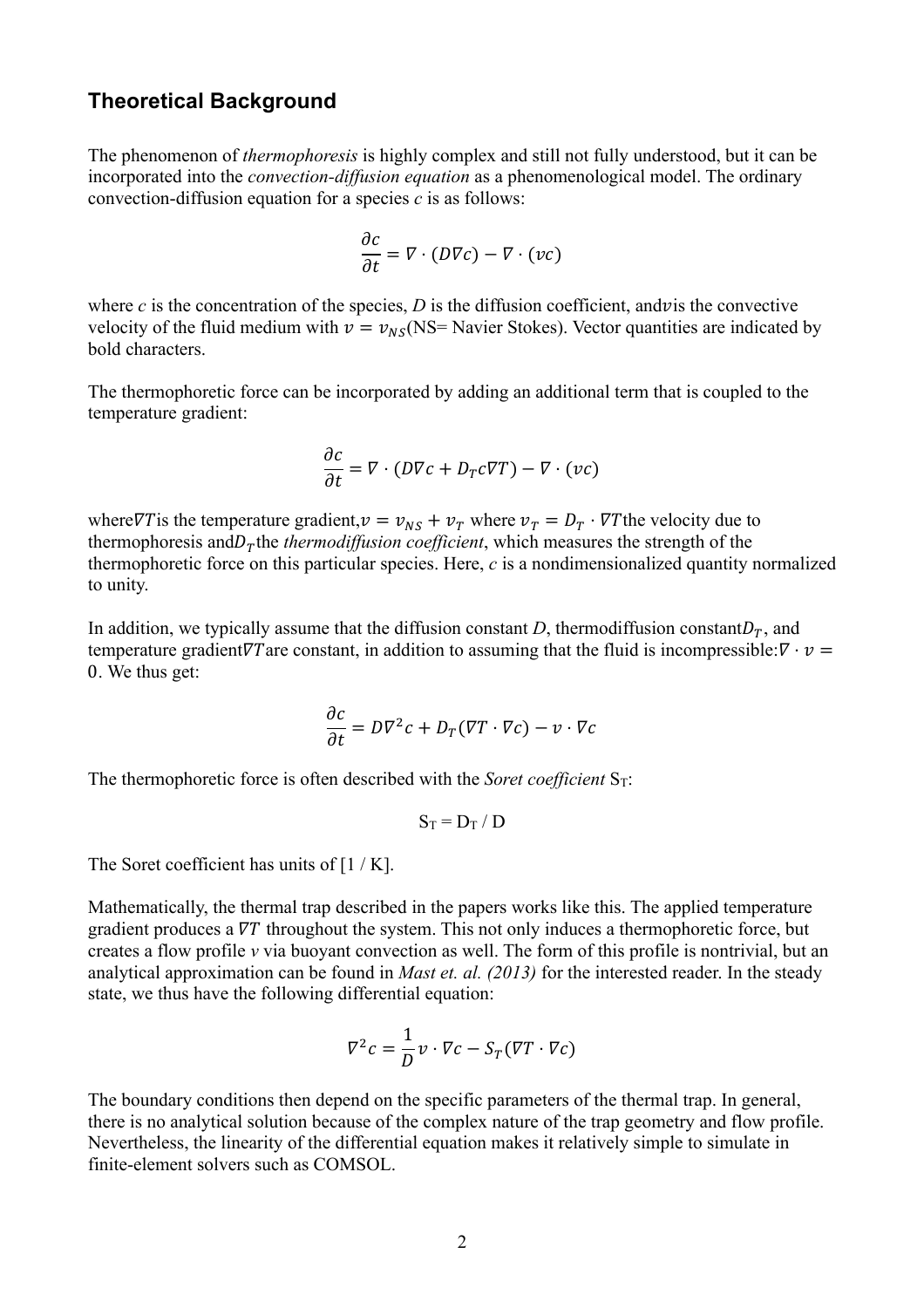#### **Questions**

- 1. Imagine that scientists on the international space station are trying to replicate the thermal trap experiment. Will it still work, and why or why not?
- 2. Does the direction of convection in the thermal trap influence the accumulation? If so, how (what would happen if you changed the direction)?
- 3. We assumed earlier that the temperature gradient  $\nabla T$  across the thermal trap was constant in the steady state, implying that the profile is linear. Justify this assumption.

*Hint: The equation governing heat transfer in a fluid is mathematically equivalent to the convection-diffusion equation for concentrations, and is given by:*

$$
\frac{\partial T}{\partial t} = \nabla \cdot \left( \frac{k}{c_p \rho} \nabla T \right) - \nabla \cdot (\nu T)
$$

*where T is the temperature (in this case of water), k is the thermal conductivity of water*   $\frac{1}{2}$  *(m K)]*,  $c_p$  *is the specific heat [kJ / (kg K)]*, *pis the density [kg / m<sup>3</sup>], and the water is incompressible, 150µm is L the length scale of the trap over which the temperature gradient decays. You may assume material parameters to be constant. The order of magnitude of velocity due to buoyant convection is around 1 µm/s.*

4. Diffusion is a macroscopic manifestation of microscopic equilibrium thermodynamics – that is, random motion of particles at the microscale combines to form diffusive motion at the macroscale, resulting in a smearing out of concentration and an overall increase in entropy. In the thermal trap, however, thermophoresis and convection oppose diffusion and produce a low entropy state, where molecules are accumulated rather than diffuse. This suggests that the accumulation process is a nonequilibrium system being driven by some external energy. Where does this energy come from?

The accumulation, however, results in a steady state – the concentration does not change over time once steady state is reached and the walls of the trap are fixed at constant temperature. In this case, how can you reconcile the thermodynamic requirement of a nonequilibrium driving force with the obviously time-independent steady state of the accumulation?

5. In *Kreysing et. al. (2015)*, the authors demonstrate size-selective trapping – under the right conditions, longer DNA is preferentially trapped over shorter DNA. What does this imply about the Soret coefficient of DNA?

#### Bonus Question:

This size-selection is implemented by adding an inflow to the system (see figure below copied from paper). The authors claim that the size selection can be understood by superimposing the convective flow profile with the inflow profile to create a new combined fluid velocity, which is asymmetric and can select for size through trapping.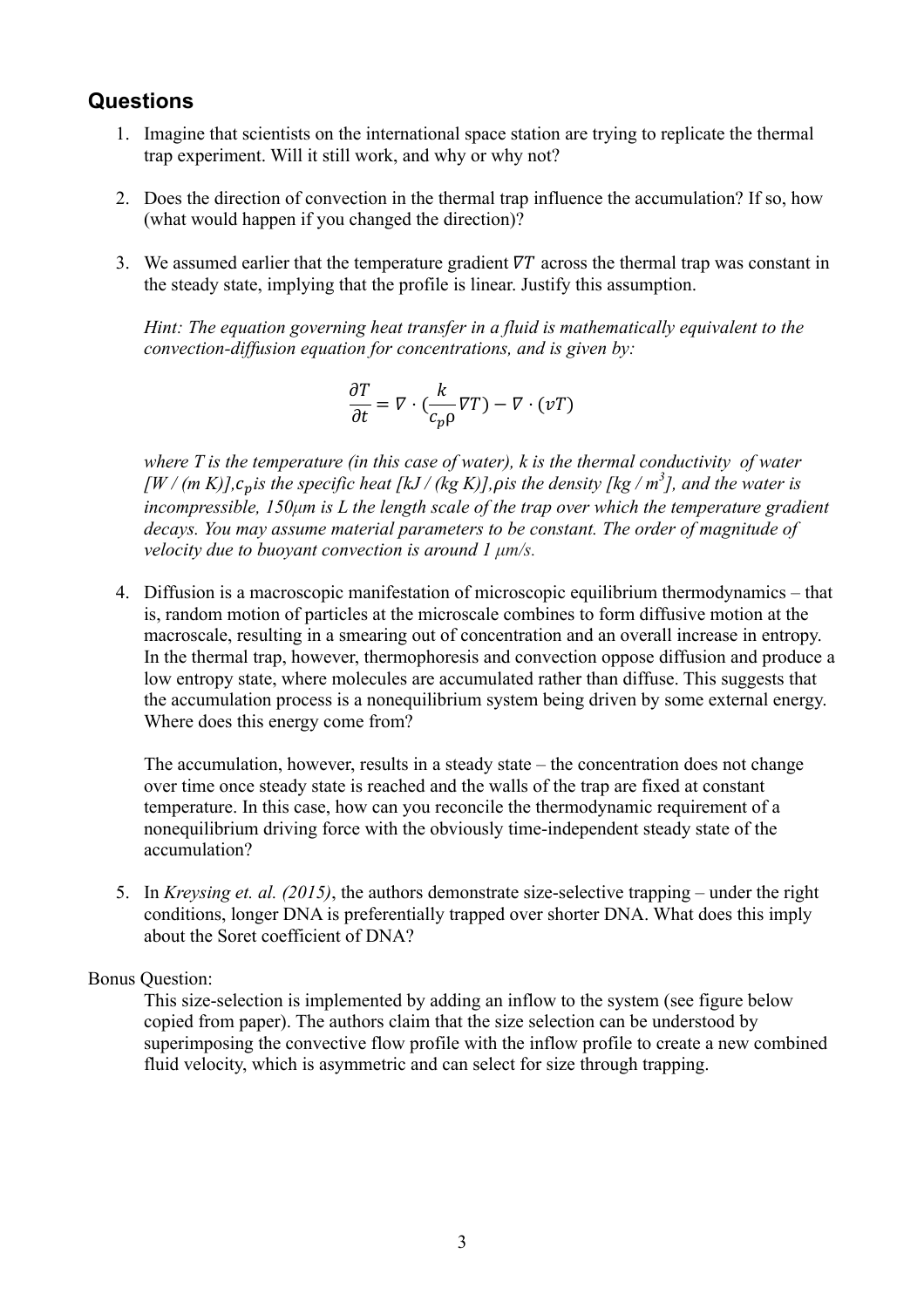

*Kreysing et al. (2015)*

In other words, they argue that one can use the principle of superposition (https://en.wikipedia.org/wiki/Superposition\_principle) to simply add the two separate velocities together and the combined solution will approximately be the real velocity of the modified system. However, fluid flow is described by the Navier-Stokes equation, which is *nonlinear* in general:

$$
\frac{du}{dt} + (u \cdot \nabla)u - v\nabla^2 u = -\nabla p + g
$$

where us the fluid velocity, vis the kinematic viscosity of water  $[m^2/s]$ ,  $\nabla p$  is the gradient in fluid pressure and  $q$  is the acceleration due to gravity.

How can the superposition of the two flow velocities be justified, then? Explain your reasoning.

*Hint #1: Since you're not actually solving the Navier-Stokes equations, the heart of the argument can be found in the steady 1-dimensional case, neglecting gravity and pressure:*

$$
u\frac{du}{dx} - v\frac{d^2u}{dx^2} = 0
$$

*where x is the vertical length dimension (the long axis of the trap).*

*Hint #2: It may be useful to non-dimensionalize the above equation, using the following:*

$$
\bar{u} = \frac{u}{u_c}, \bar{x} = \frac{x}{L}
$$

*whereu<sub>c</sub> is a characteristic flow velocity and L is the characteristic length scale (in this case, the vertical size of the trap since that is the direction of the flow).*

*Hint #3: It may be helpful to consider the Reynolds number:*

$$
\text{Re} = \frac{u_c L}{v}
$$

*The Reynolds number gives the relative strength of the inertial forces of the fluid compared to*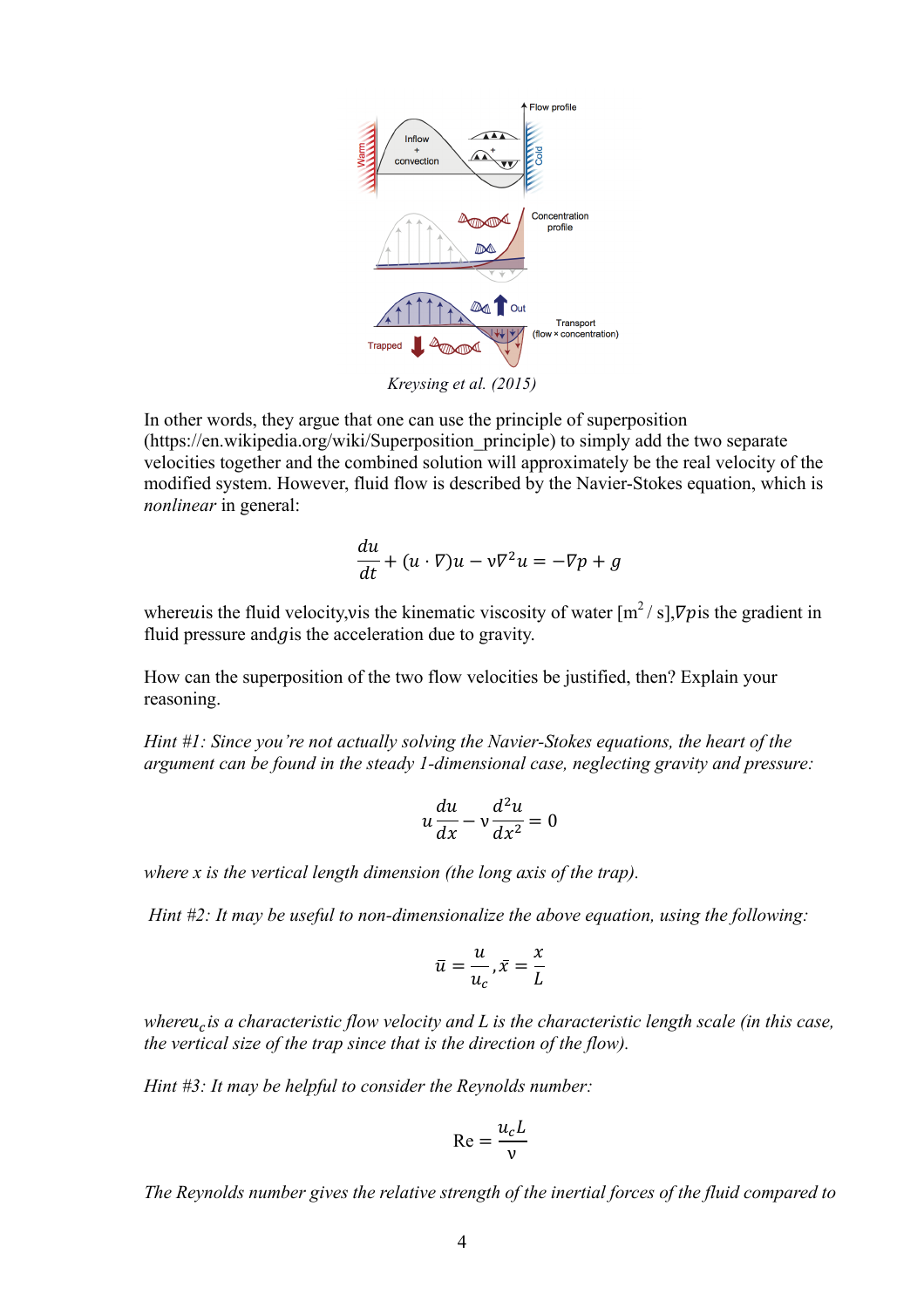*the viscous forces. It is a highly useful nondimensional parameter that governs behaviors of fluid systems, and regimes of flow are often described by the Reynolds number (i.e. low Reynolds number flow, high Reynolds number flow).*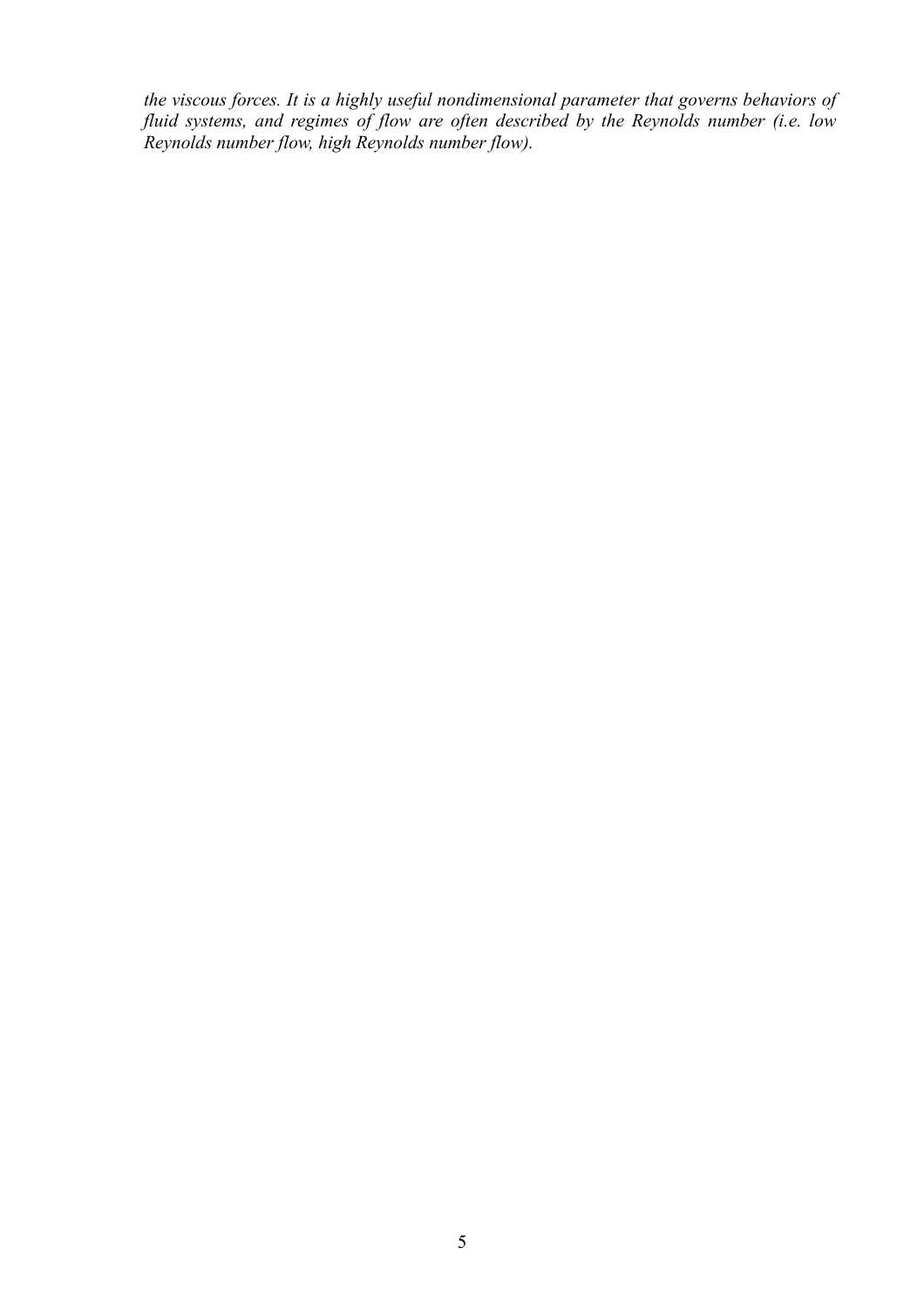## **Experimental Part**

#### **Aim:**

Manufacture a Thermogravitational trap and investigate the trapping efficiency of the organic fluorescent molecule Cy5.

#### **Safety:**

You will be working with elevated temperature (about 150 °C), be careful and use tweezers where possible.

You will not be working with hazardous chemical substances during this lab course, however it is advisable to wear gloves as to not contaminate your samples or the setup.

Please wear closed shoes and long trousers (also in summer!).

## **Trap manufacturing:**

Your instructor will show you how the traps are made and will build one with you.

## **Experimentation & Evaluation**

You will use fluorescent Cy5 to characterize the accumulation chamber.

## **Cy5 Accumulation**

Fill your chamber with water and choose a position at which you want to analyze the accumulation. Take a dark image of the water-filled chamber while the LED is turned on and the chamber is protected from outside light. Save the image.

Next, fill your chamber with  $1 \mu$ M Cy5 and close off your in- and outlets. Start the image acquisition. You will now get images of your cold trap. Turn on the temperature gradient and set it to the temperatures given below.

You will screen through three different hot side temperatures: 60 °C, 70 °C, and 80 °C (cold side  $20^{\circ}$ C)

During the accumulation, set the program to take an image every 10s and an exposure time of 3000ms.

You can check your accumulation by loading the images into ImageJ. Once it has reached a steady state, turn off the temperature gradient and end the image acquisition, flush your chamber with fresh Cy5 and repeat the procedure with a higher resistor temperature. Make sure to save your data into a new folder.